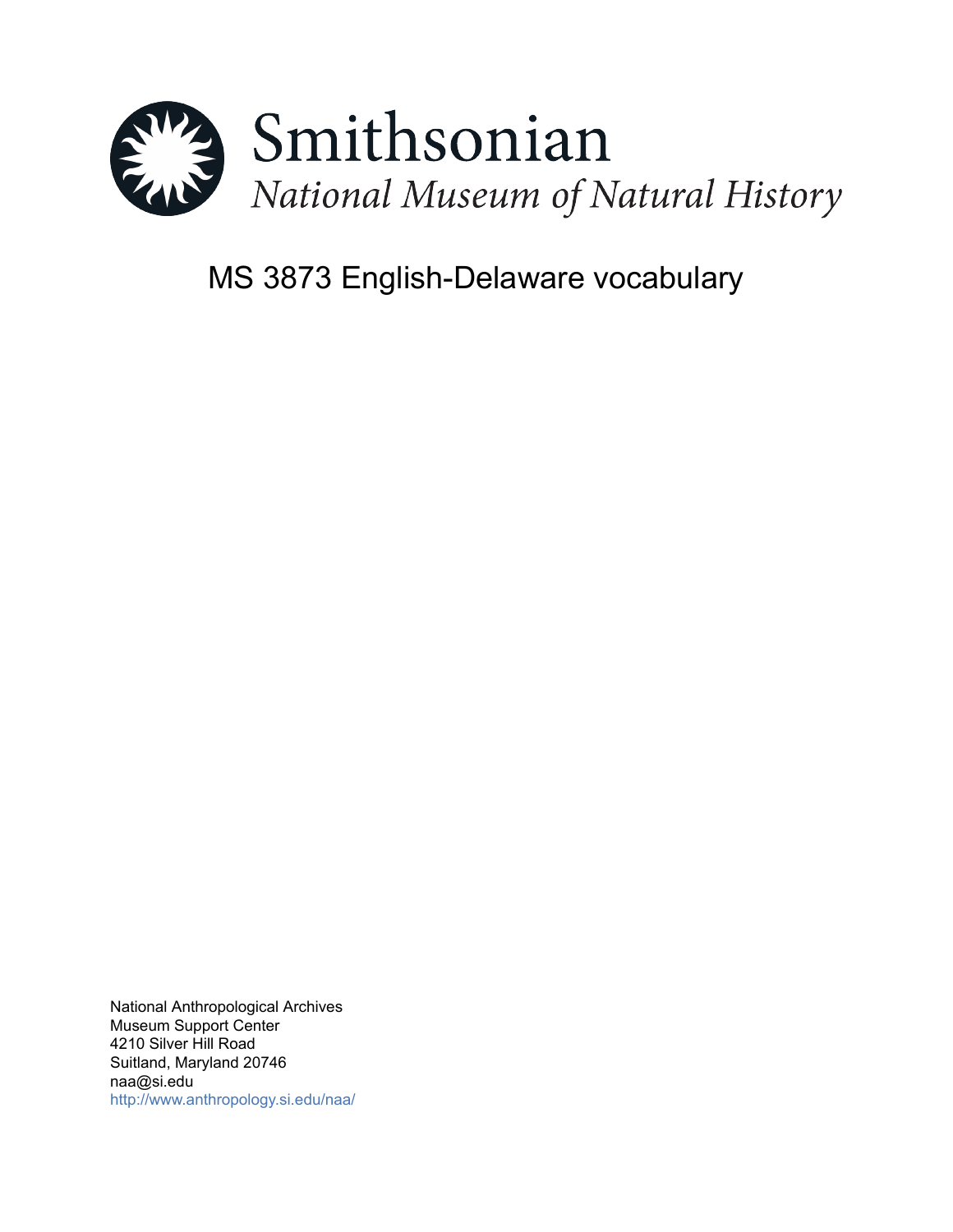## **Table of Contents**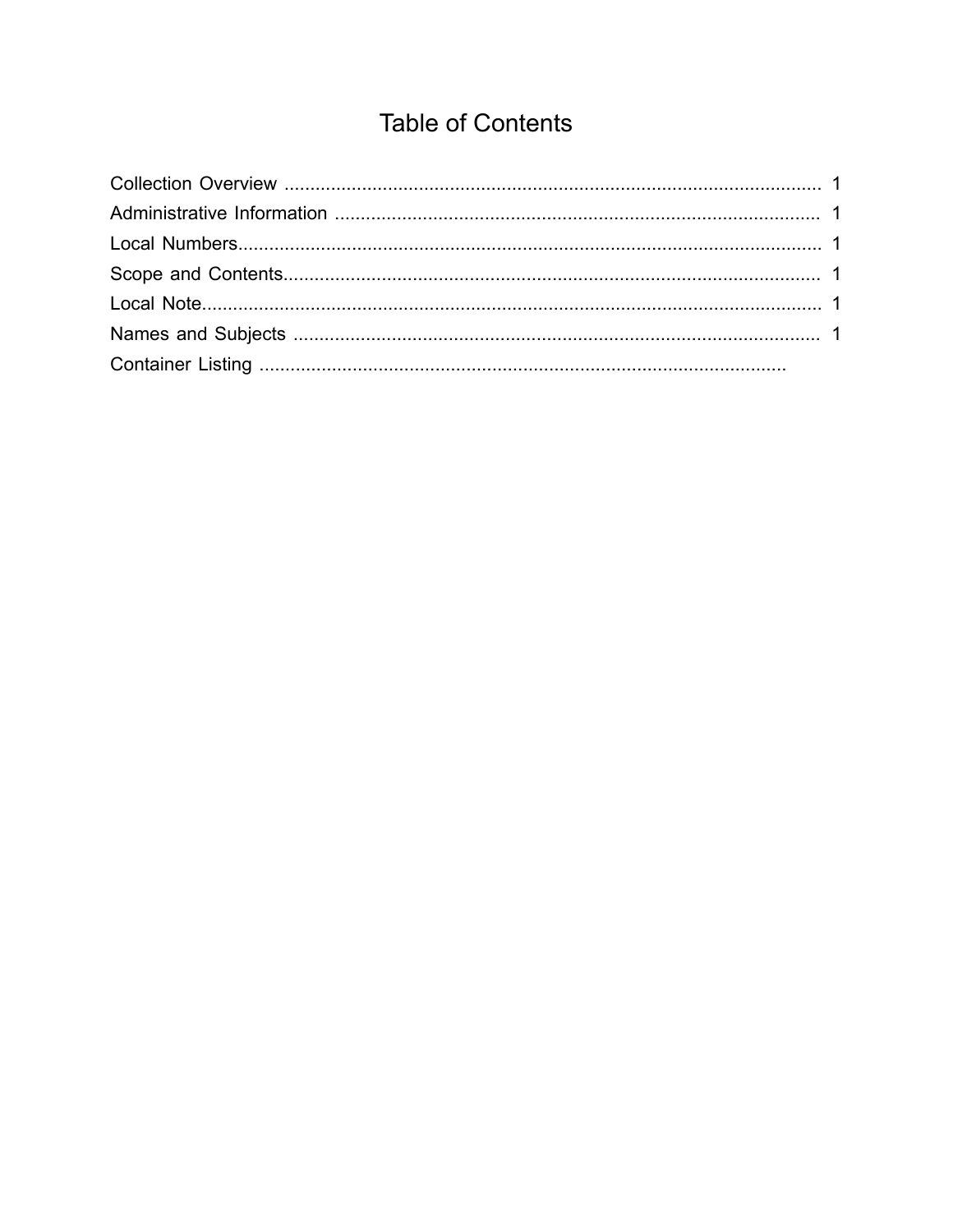| <b>Repository:</b> | National Anthropological Archives   |
|--------------------|-------------------------------------|
| Title:             | MS 3873 English-Delaware vocabulary |
| Date:              | 1942                                |
| Identifier:        | <b>NAA.MS3873</b>                   |
| Creator:           | Gilliland, Lula Mae Gibson          |
| Extent:            | 2 Notebooks<br>104 Pages            |
| Language:          | Undetermined.                       |

## <span id="page-2-0"></span>**Collection Overview**

## <span id="page-2-1"></span>**Administrative Information**

#### Provenance

Volume 3 received April, 1947 from the author, who finished writing it that year. (Correspondence August 14, 1942-July 29, 1947 in Bureau of American Ethnology files.

#### **Citation**

Manuscript 3873, National Anthropological Archives, Smithsonian Institution

## <span id="page-2-3"></span>**Scope and Contents**

Includes notes on Delaware religion, ceremonies, and dances, 1947, 1 volume, 29 pages.

<span id="page-2-2"></span>Local Numbers

NAA MS 3873

## <span id="page-2-4"></span>Local Note

Volumes 1 and 2 received October 1942 from the author, a Delaware Indian woman aged 37, who states that she is "about the only one in my generation who can talk [Delaware]."

## <span id="page-2-5"></span>Names and Subject Terms

This collection is indexed in the online catalog of the Smithsonian Institution under the following terms:

Subjects:

Dance -- Delaware